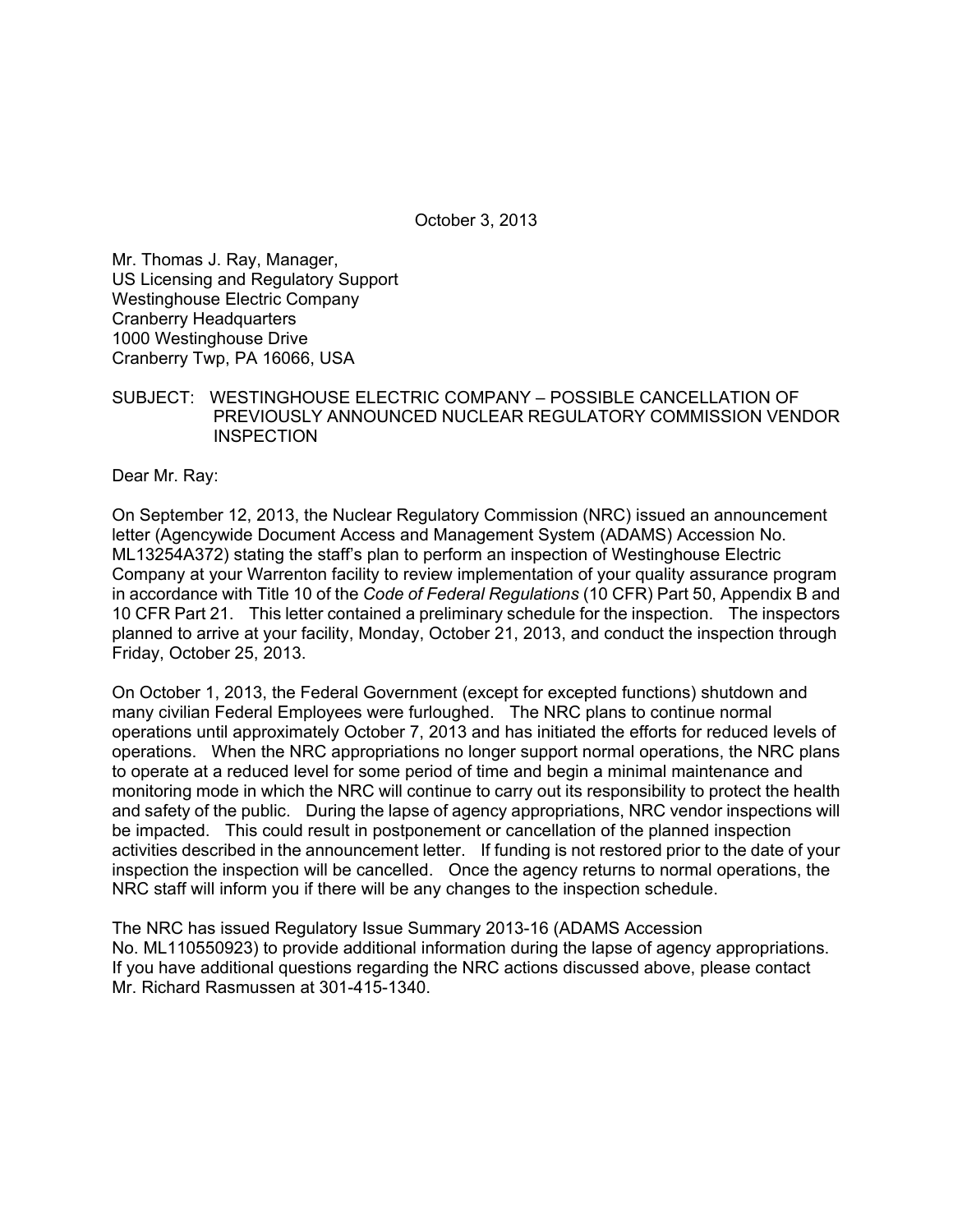## T. Ray  $-2$  -

In accordance with 10 CFR 2.790 of the NRC's "Rules of Practice," a copy of this letter will be available electronically for public inspection in the NRC Public Document Room or from the Publicly Available Records component of NRC's document system (ADAMS). ADAMS is accessible from the NRC Web site at http://www.nrc.gov/reading-rm/adams.html (the Public Electronic Reading Room).

Sincerely,

# */RA/*

Richard A. Rasmussen, Chief Electrical Vendor Inspection Branch Division of Construction Inspection and Operational Programs Office of New Reactors

Docket No.: 99900404